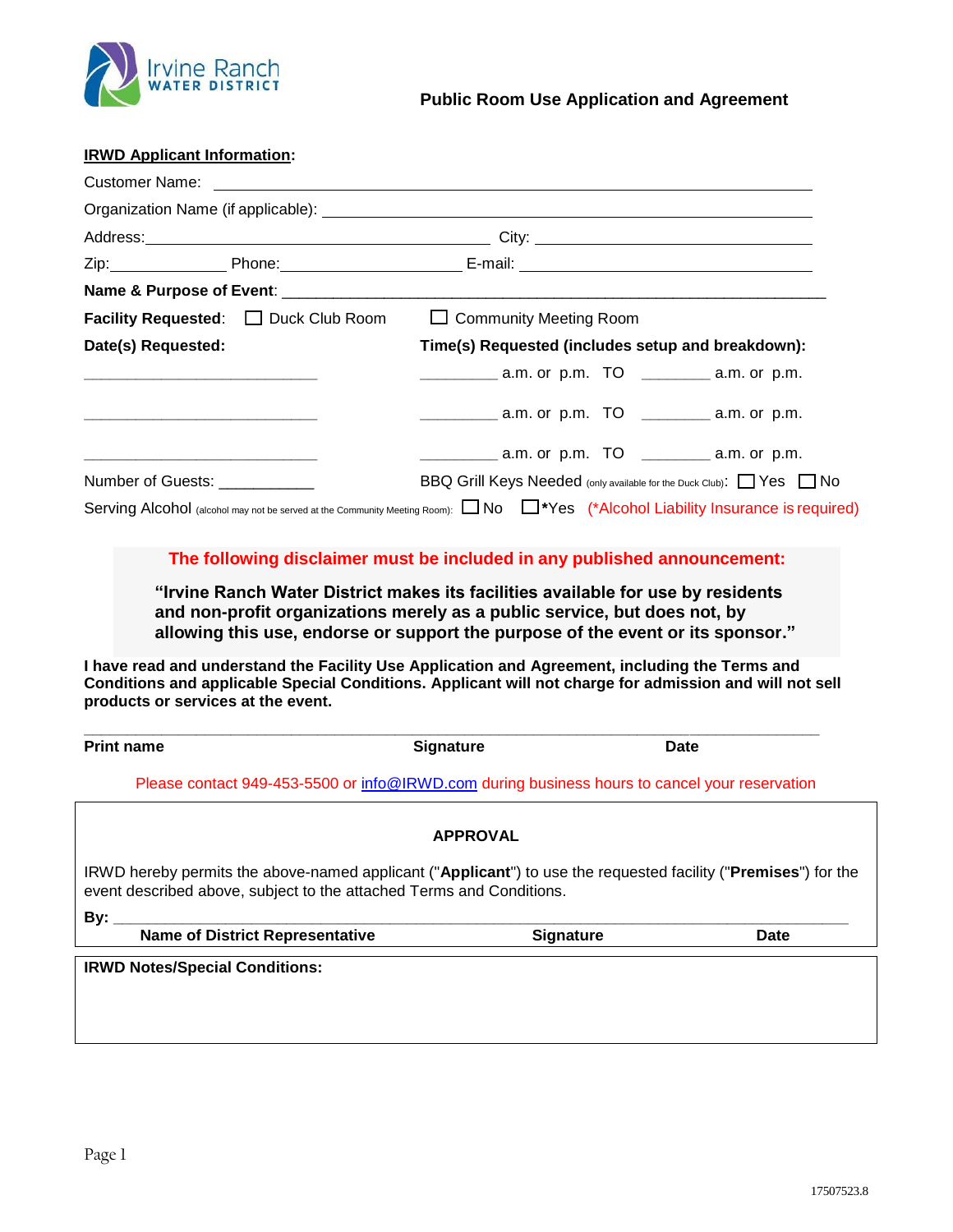

### **Terms and Conditions**

1. Limitations. The Agreement is limited to the abovespecified Premises, purposes, dates, time, and duration. IRWD makes these facilities available for public use as a public service and reserves the right to approve or deny applications in the General Manager's, or designee's, sole discretion.

2. Compliance with Rules; Supervision. Applicant must comply with and cause its employees, officers, agents, representatives, licensees, volunteers, and invitees (collectively, "**Applicant's Invitees**") to comply with and be subject to all these Terms and Conditions, and with any and all instructions and directions of authorized agents of Irvine Ranch Water District ("**District**"). Applicant shall continuously supervise and control Applicant's Invitees. Each person entering the Premises under this Agreement will be considered to be acting as Applicant's agent and enters at their own risk.

3. Inspection. The District representatives may enter and inspect the facilities at any time, without notice.

4. Reservations. Reservations are handled on a first come, first served basis. No user or group may use a given facility more than one time per month.

5. Alcoholic Beverages. The District reserves the right to determine whether or not alcoholic beverages may be served. Alcoholic beverages must not be or served to anyone who is under 21 years of age. If serving alcohol, Applicant must obtain and provide proof of Alcohol Liability Insurance acceptable to the District.

- 6. Prohibitions
	- a) No Discrimination. Groups using the facility must not discriminate against anyone with regard to race, creed, color, or national origin.
	- b) No Sports. Sporting activities, events, or competitions are not permitted.
	- c) No Political Events. Political events are not permitted.
	- d) No Worship. Facilities may be used by religiously based organizations, however, meetings or activities involving chanting, worship, or prayer are not permitted.
- e) Material Posting and Distribution. No signs, posters, handbills or fliers may be displayed, posted or distributed inside or outside the facilities without the District's prior approval. Approved materials must be removed at the conclusion of the meeting.
- f) No Animals. Animals are not allowed at or inside any facility, except service animals.

7. Disclaimer. The following disclaimer must be included in any published announcement about this event:

> "Irvine Ranch Water District makes its facilities available for use by residents and non-profit organizations merely as a public service, but does not, by allowing this use, endorse or support the purpose of the event or its sponsor."

8. Assumption of Risk; Waiver. Applicant assumes the risk of bodily injury or death, or damage to property, for Applicant and Applicant's Invitees. Applicant waives any claims, causes of action and demands, including those for any bodily injury, wrongful death, or property damage, that Applicant may have, now or in the future, against the District and all the District's directors, officers, employees, agents, representatives, affiliates, sponsors, volunteers, and their respective employees ("**District Parties**") arising out of use of the Premises. Applicant acknowledges that the District Parties will not be responsible or liable for any injury (including death), damage, loss, or expense, to their person or property incurred as a result of Applicant or Applicant's Invitees using the Premises, and Applicant covenants not to sue the District or District Parties.

9. Possible COVID-19 and Other Health Risks. State and local authorities have imposed certain restrictions and made certain recommendations regarding personal protective measures (including avoiding certain nonessential activities, engaging in social distancing, and wearing masks) to mitigate the spread of and minimize the likelihood of contracting COVID-19. Applicant understands that entering the Premises may subject Applicant to risks related to COVID-19, including, but not limited to, coming in contact with persons who may have COVID-19 and/or contracting COVID-19. Applicant voluntarily assumes the risk of Applicant or Applicant's Invitees being exposed to COVID-19 by using the Premises, and the risk that exposure may result in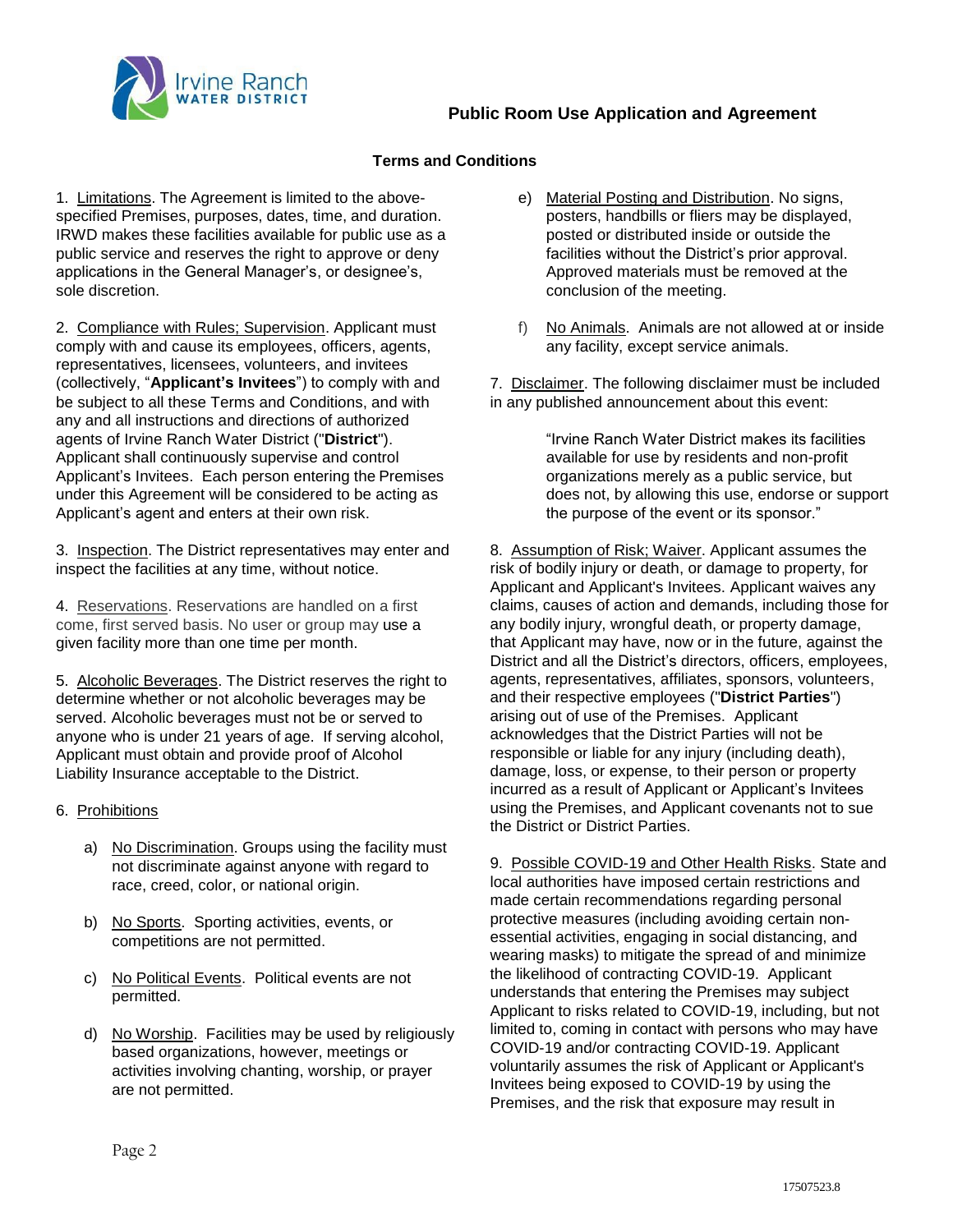

# **Public Room Use Application and Agreement**

personal injury, illness, permanent disability, or death.

10. Warranty; Duty. The District makes no representation that the Premises are fit for any particular use, including Applicant's intended purposes specified above, nor that the Premises are free from defects, conditions or risks. Applicant has inspected or will inspect the Premises and accepts the Premises "AS IS." District will have no duty to inspect the Premises or to warn any person of any latent or patent defect, condition, or risk that may be encountered in Applicant's use of the Premises under the Agreement.

11. Responsibility for Premises. Applicant shall close all doors and lock all locks when leaving the Premises at the end of each day and during any times when it is not using the Premises. Applicant shall not remove any property from the Premises without the District's express prior consent. Upon expiration or termination of the Agreement, Applicant shall restore the Premises to the condition of Premises prior to Applicant's entry. Applicant willbe liable for and shall pay to the District the cost of repairing all damage of any kind whatsoever to the Premises and any District property or facilities, landscaping and structures, including damage and expense from the loss of use, arising from or related to any acts or omissions of Applicant or Applicant's Invitees, unless the foregoing are held by a court of competent jurisdiction to have been caused solely by the gross negligence or willful misconduct of District.

12. Fee. District does not charge fees for use of its facilities. Applicant shall not charge for entrance to the facilities and shall not solicit contributions. Furthermore, no products, services, food, or beverages may be sold at the Premises.

Page 3 13. Release and Indemnity. Applicant hereby releases the District from liability for, and Applicant shall indemnify, defend and hold District and its employees, officers, agents, representatives, licensees, and invitees, and its and their respective successor and assigns (collectively, the "**Indemnitees**") harmless from and against, any and all claims, losses, liabilities, costs and expenses, including attorney's fees (collectively, the "**Claims**") for damage to real, personal, tangible or intangible property (including Applicant's Invitees) including loss of use of any such property, and all Claims for bodily injury, sickness disease or death of any person (including any Applicant's Invitees), arising from or in any way related to (i) any entry upon the Premises or other activity under the Agreement by Applicant or Applicant's Invitees or (ii) any breach by Applicant of its obligations under the Agreement, unless and to the extent any of the

foregoing are held by a court of competent jurisdiction to have been caused solely by the gross negligence or willful misconduct of the Indemnitees.

14. General Liability Insurance. District reserves the right to require Applicant to provide general liability insurance for the event. If required by the District, prior to any entry under the Agreement, Applicant shall furnish District with a policy or certificate of comprehensive general liability insurance carried by Applicant, covering the occurrences described in Paragraph 8 hereof regardless of when any Claims respecting such occurrences are made, endorsed to include the District as additional insured and including a 10-day notice to District in the event of cancellations or any material change in coverage. In addition, this insurance as respects any claim, loss or liability arising directly or indirectly from Applicant's activities under the Agreement, and any other insurance maintained by District must be considered noncontributing. This liability insurance must be in a form satisfactory to District and written with limits of liability no less than the greater of \$1,000,000 (or for such greater amount as may reasonably be required by the District) combined single limit of liability carried by Applicant. If Applicant carries more liability insurance than the minimum amount required above, the certificate or policy delivered to District must evidence this greater amount. District will not be responsible for any costs of premiums or other charges for such insurance. Nothing in this paragraph will limit Applicant's obligations under these Terms and Conditions.

15. Non-Transferability. The Agreement cannot be transferred or assigned byApplicant.

16. Termination. The Agreement is revocable at any time at the sole option and discretion of District, and Applicant shall peaceably surrender the Premises upon written or oral demand given by District or its authorized representative to Applicant or any of Applicant's Invitees. Applicant will not hold the District liable for any costs, damages, or other expenses if the District exercises its discretion and revokes the Agreement. The obligations and liabilities of Applicant under Paragraph 9 of these Terms and Conditions shall survive the expiration or termination of this Agreement.

17. Other Special Conditions. Applicant agrees to all special conditions for the applicable facility, as described below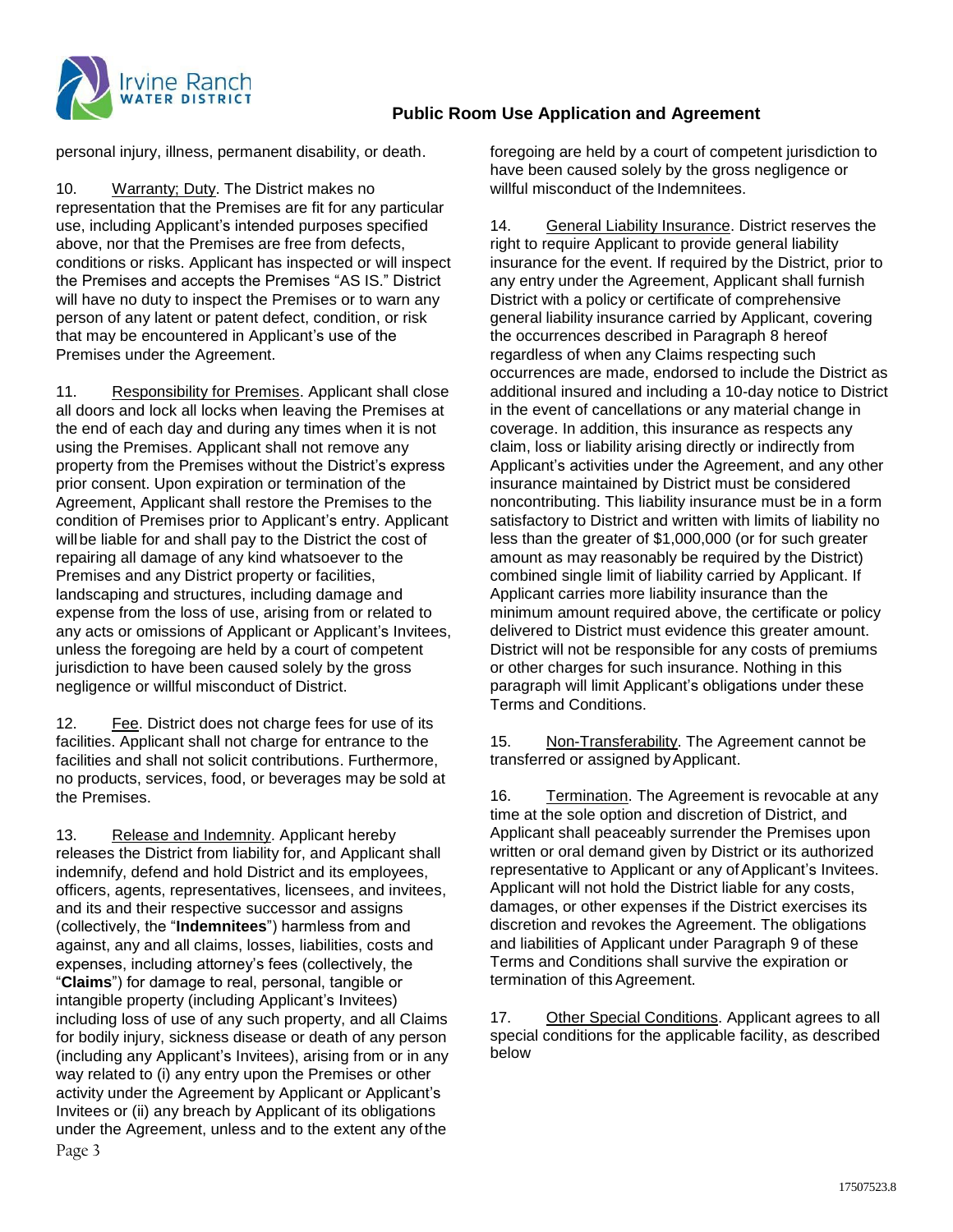

**Public Room Use Application and Agreement**

# **SPECIAL CONDITIONS – DUCK CLUB ROOM**

1. **Location.** The Duck Club is located within the San Joaquin Marsh and Wildlife Sanctuary, a marsh encompassing over 300 acres of coastal freshwater wetlands. Applicant acknowledges this designation and agrees to conduct its event in a manner that is not detrimental to the surrounding wildlife and vegetation. Areas outside of the Duck Club facility, including the San Joaquin Marsh & Wildlife Sanctuary and trails, are not available after dusk.

2. **Operating Hours**. The Duck Club is generally open from 8 a.m. to 10 p.m. daily. The Duck Club must close promptly at 10 p.m. Applicant must lock facility and vacate the Premises before that time.

3. **Capacity**. The capacity of the Duck Club is 75 with tables and chairs, or 100 without tables and chairs. At the District's sole option and discretion, capacity may be restricted at any time to comply with State and local regulations, including but not limited to COVID-19.

4. **Keys**. The District will provide a QR code or key card(s) for entry on the Duck Club Room premises and BBQ keys, if those are requested. District will only provide a QR code or key card and/or the BBQ keys to the Applicant or its representative authorized in writing. Applicant must notify the District in advance if the Applicant's representative has been authorized. Duck Club BBQ keys must be deposited in the drop box located by the front entrance immediately at the conclusion of the event. A fee will be charged for key cards that are lost or otherwise not returned in a usable condition.

5. **Parking**. Parking areas are only for vehicle parking and may not be used by Applicant and Applicant's Invitees for other purposes. The District reserves the right to restrict parking to assigned areas of the parking lot. The District encourages carpooling. Do not remove the parking barriers near the Duck Club. Applicant must not reserve spaces for itself or its invitees or cover the handicap parking signs in any way. Parking spaces will be available to other users, and Applicant will not have exclusive use of the parking lot.

#### 6. **Prohibitions**

- No dogs or other animals, except for service animals. Proof of registration of a service animal must be made available to the District upon request.
- Areas outside of the Duck Club facility, including the San Joaquin Marsh & Wildfire Sanctuary and trails are not available after dusk.
- No food trucks or mobile video game trailers are allowed.
- No inflatables, bounce houses, jumpers/ trampolines,

water slides or E-Z Up canopies/pop-up shade structures are allowed.

- No organized games, activities, or music are allowed outside of the Duck Club building. This includes the porch area. Climbing trees is also prohibited.
- Do not use the Duck Club fireplace.
- For BBQ grills, please follow instructions near the gas timer and do not use charcoal or any other heat source for the grills.
- No outside heat sources.
- Do not tape, staple, nail, or pin decorations to the walls or ceiling fans.

### 7. **Cleanup Requirements**

- Wipe down tables and chairs and return them to storage rooms (cleaning supplies are not provided).
- Sweep all floors, including kitchen and bathroom.
- Wipe down sinks, countertops, refrigerators, stoves, or ovens if used.
- If the microwave oven is used, clean any splatters and spills from the interior and exterior.
- All trash must be removed from the Duck Club facility. Please place full trash bags inside the trash dumpsters located in the parking lot and make sure the lid is closed. Crush aluminum cans with the can crusher in the kitchen and deposit plastic or glass bottles in the green recycling container.
- **Turn off temperature timer for the heater/air** conditioner before leaving.
- Remove all decorations before departing the Duck Club as well as any signage or balloons.
- Turn off all lights and ceiling fans.
- **Lock all windows and doors, including patio door, and** vacate the Premises by 10 p.m.